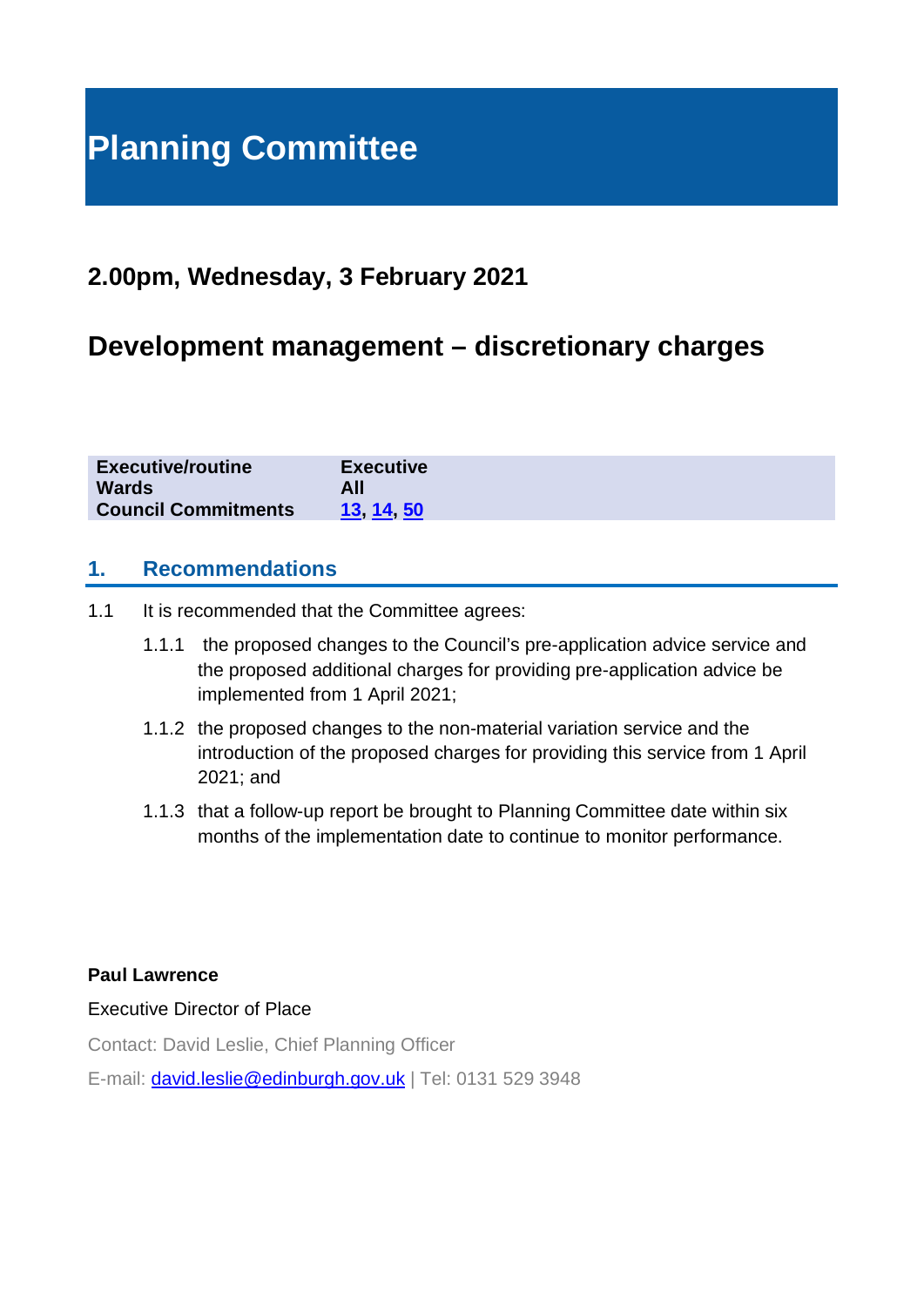**Report**

# **Development management – discretionary charges**

#### **2. Executive Summary**

- 2.1 This report provides an update on the delivery of the pre-application advice service (PAAS) introduced by the Council on 1 July 2019 and proposes some changes.
- 2.2 The introduction of new discretionary charges to cover applications for non-material variations is proposed.

#### **3. Background**

- 3.1 Discretionary charging for planning tasks refers to a range of services that are currently undertaken by planning officials as part of the development management process but are not covered by statutory fees for planning applications.
- 3.2 Pre-application advice refers to advice given to a prospective applicant before a planning application has been submitted. While providing pre-application advice is not a statutory planning function, in line with Scottish Government guidance the Council provides this service to support the efficient operation of the planning process.
- 3.3 A non-material variation application refers to changes to an existing planning permission that is deemed by the authority to be non-material in nature. A nonmaterial variation is one which will not significantly change the scheme that was originally granted planning permission and are therefore by definition minor changes. This may be required for any number of practical or design reasons. Section 64 of the Town and Country Planning (Scotland) Act allows a Planning Authority to vary any planning permissions granted by them if it appears to them that the variation sought is not material.
- 3.4 Revenue budget preparation for the Planning Service seeks to maximise cost recovery for development management activities. Pre-application advice charging was introduced on 1 July 2019. However, there are a number of other work streams for which charges are not currently levied. There is an opportunity to consider where further charges might be implemented on a cost recovery basis in order to enable the Planning Service to continue to function effectively in the context of significant budget pressures.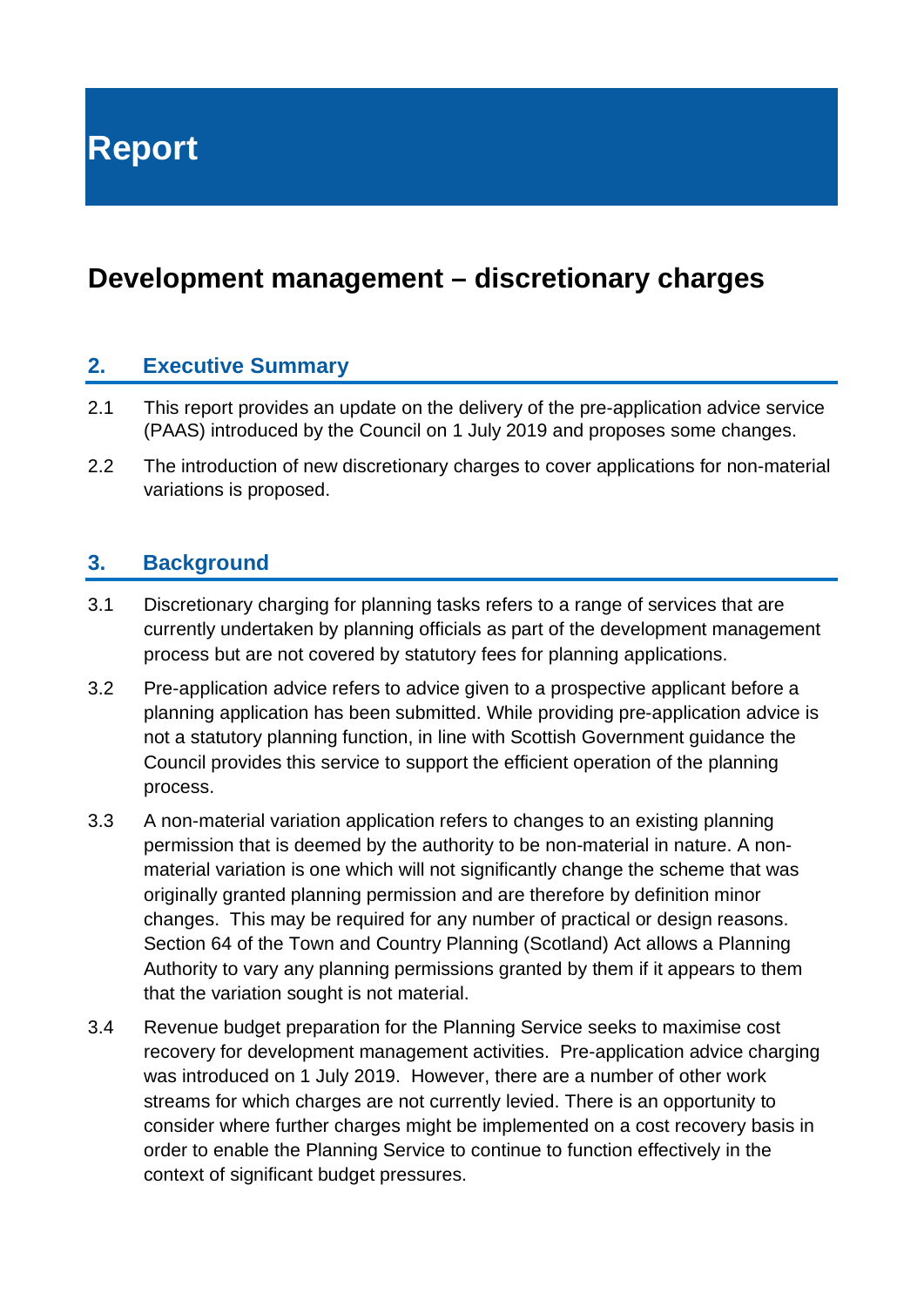- 3.5 The Planning Service has undertaken a review of the existing PAAS, and proposes to refine the process to ensure that it accurately reflects the requirements of service users and that charges reflect the resource required.
- 3.6 An initial scoping exercise has also been undertaken within the Planning Service to assess potential other sources of charging for work. As a result of this exploratory work, it is proposed that a charging strategy be taken forward for non-material variation applications. This is discussed in further detail in the report. These proposals have been informed by work previously undertaken in relation to the implemented PAAS charging procedures as well as in consultation with planning staff, customers, and other internal and external stakeholders.

#### **4. Main report**

- 4.1 The Council implemented a chargeable pre-application advice service (PAAS) on 1 July 2019. Between 1st July 2019 and 31 October 2020, the PAAS has recovered £373,720 of costs via fees. As of the end of October 2020, the Council had received 239 valid requests for the PAAS. The delivery of the refreshed PAAS has gone relatively smoothly to date, with only modest procedural difficulties. Both the provision of the PAAS itself and the supporting activities (such as taking payment) are working well, and staff resources are generally being managed effectively.
- 4.2 The opportunity has been taken at this stage to review current working practices. The existing service provides a range of options for applicants to choose from, dependent on the scale of development being considered (small local, medium local, and major developments) and the detail of pre-application advice sought. As of 31 October 2020, the Council had received the following split of pre-application enquiries:
	- 4.2.1 Householder developments three enquiries (note there is no standard householder pre-application service offered, therefore these enquiries are out with the scope of the service);
	- 4.2.2 Small local developments 20 enquiries;
	- 4.2.3 Medium local developments 121 enquiries; and
	- 4.2.4 Major developments (including pre-position discussions) 95 enquiries.
- 4.3 This has identified that whilst the system is generally working well, there are some areas where the offer could be adapted to improve the service. In particular, the above analysis and officer experience has indicated that there is a particular demand for the provision of pre-application advice for medium scale local developments. The existing breakdown of fee options for development of this scale are noted as follows;
	- 4.3.1 Standard service (desktop review and one hour meeting): £850 + VAT (£1020);
	- 4.3.2 Additional one hour meeting: £500 +VAT (£600); and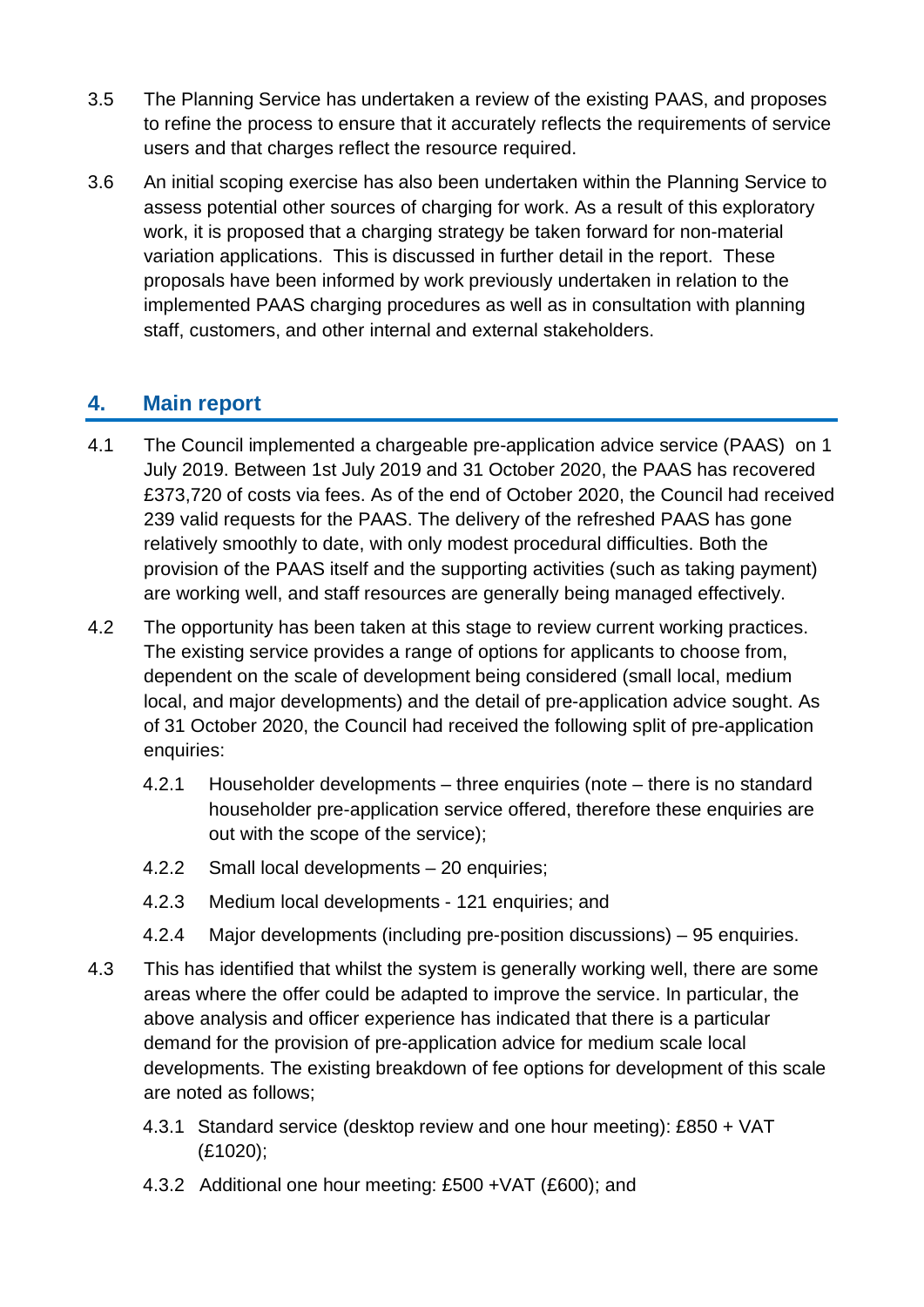- 4.3.3 Additional meeting on site with applicant: £200 + VAT (£240).
- 4.4 The standard service does not currently include a fee for a site visit, however officers' experience has found that in many cases, it has been necessary for the allocated officer to carry out an unaccompanied site visit in order to provide comprehensive and accurate advice to the applicant. There have been 29 cases since July 2019 where an unaccompanied site visit has been provided as part of this service. It is proposed that a new tier of payment be introduced to the scale of fees for medium local developments in order to recover the cost to the Council of these site visits. This would be costed at  $£100 + VAT$  per unaccompanied site visit. Further detail of this assessment is included in Appendix 1.
- 4.5 The inclusion of this additional charge will more accurately represent the time spent on the PAAS by planning officers and will allow the costs of this resource to be recouped by the Council.

#### **The Council budget for 2021/22**

4.6 Further to the addition of the additional site visit service as noted above, it is proposed that pre-application charging is increased in line with budget projections for 2021/22. A 5% increase in PAAS fees will be considered in the Council's revenue budget proposals. A summary of the proposed revised pre-application charging schedule is provided in Appendix 2.

#### **Further Discretionary Charging Opportunity**

- 4.7 A scoping exercise has been undertaken by planning officers to consider potential further opportunities to implement a charging regime for service which are currently provided free of charge. The following areas have been considered through initial discussions with officers:
	- Non-material variations;
	- Discharge of conditions;
	- Site history enquiries;
	- Window enquiries;
	- Tree enquiries; and
	- Post advice implementation advice .
- 4.8 At this stage, it proposed to implement a charging programme for non-material variation applications. There is an existing precedent in other Scottish local authorities for this form of cost recovery.
- 4.9 There are a number of other areas noted in the above list which may provide future opportunities to explore the potential for cost recovery. However, these would require further detailed work to establish a robust framework through which costs could be reasonably covered.

#### **Non-material variation application service**

4.10 The non-material variation application (NMVA) process is currently delivered by the planning service free of charge. It is proposed to change the NMVA service to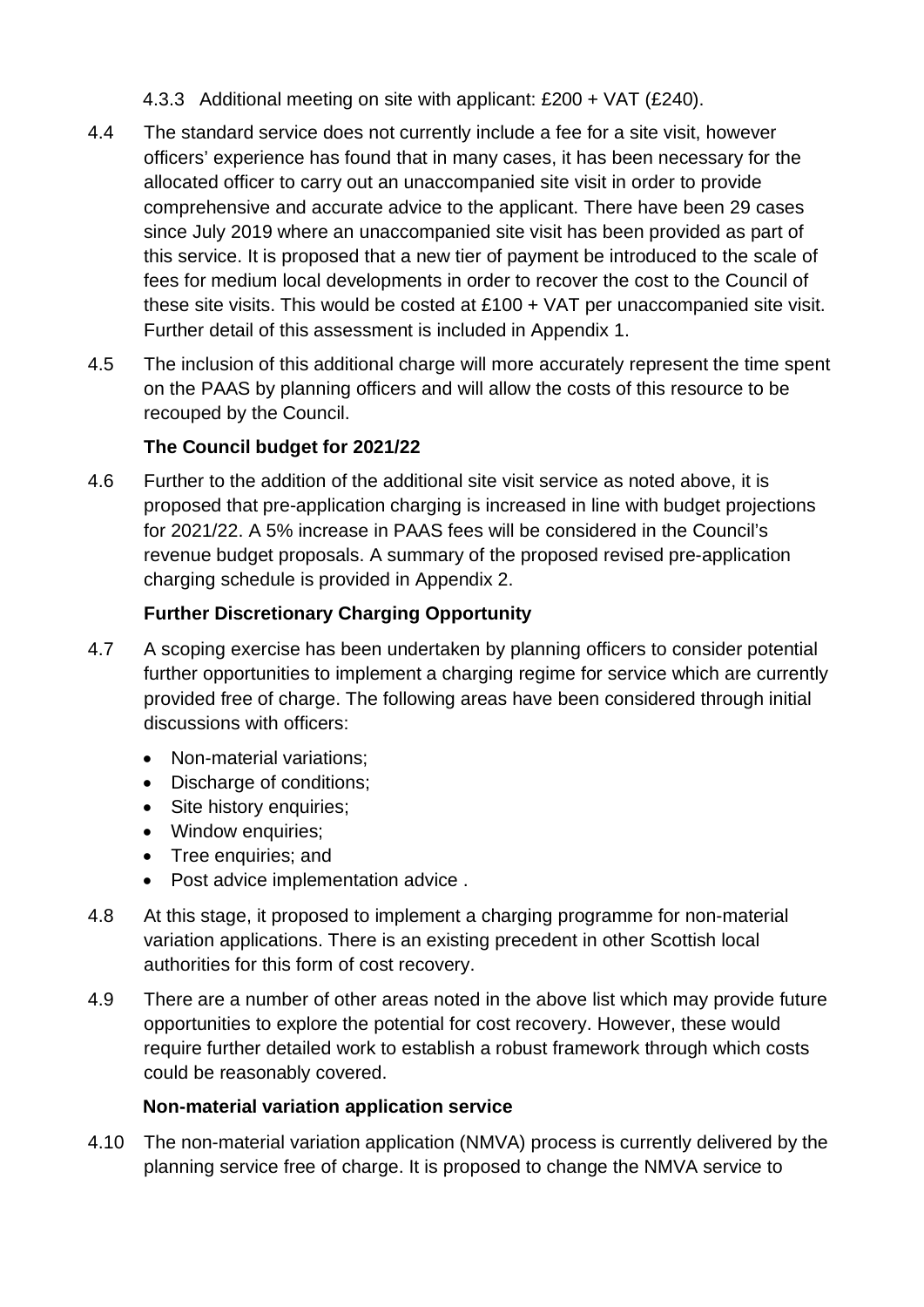include a scale of fees to protect and improve the current level of customer service and standardise the offer to customers.

- 4.11 It is proposed that the NMVA service will cover householder, local and major applications. The scale of fees proposed for each of these categories has been informed by priorities and resourcing experience identified during the scoping exercise undertaken with officers. The introduction of the revised service will help to standardise the service officered across different teams within the Planning Service in terms of timescales and outputs.
- 4.12 The level of service that will be provided to eligible customers in response to requests for NMVAs is set out in Appendix 3.
- 4.13 To enable the Council to deliver a high quality charging NMVA service in the context of significant revenue budget pressures, it is proposed to introduce charges set at a level that will generate enough income overall to wholly offset the costs of providing the service.
- 4.14 In terms of existing planning legislation, the Planning (Scotland) Act 2019 contains provisions which can enable extension of the scope of services planning authorities can charge for in carrying out their functions. However, the current planning fee regulations – the Town and Country Planning (Fees for Applications and Deemed Applications) (Scotland) Regulations 2004 (as amended) – neither make provision for charging for NMVAs, nor expressly prohibit it.
- 4.15 The Scottish Government states that it is at the discretion of the local authority as to which services they intend to charge for. It remains uncertain whether new planning regulations will be enacted to expressly allow local authorities to charge for NMVAs as part of the Scottish Government's current reform of planning law.
- 4.16 In terms of Section 20 of the Local Government in Scotland Act 2003 (the "2003 Act"), the Council has a general "Power to Advance Wellbeing". Section 20 of the 2003 Act provides the Council with the power to do anything which it considers likely to promote or improve the wellbeing on its area and/or people within its area, including the provision of services.
- 4.17 The statutory framework for Best Value provided by the Local Government in Scotland Act 2003 covers the Best Value Guidance published in 2004. This guidance allows local authorities to make arrangements to secure continuous improvement in performance (while maintaining an appropriate balance between quality and cost); and in making those arrangements and securing that balance, to have regard to economy, efficiency, effectiveness, the equal opportunity requirements and to contribute to the achievement of sustainable development.
- 4.18 Having had due regard to the 2004 guidance on the Power to Advance Wellbeing, it is considered that the Council has the necessary statutory power to introduce charges and recover the costs for the NMVA service in terms of Section 20 of the 2003 Act, on the basis that the provision of this service will promote sustainable development and thus advance wellbeing.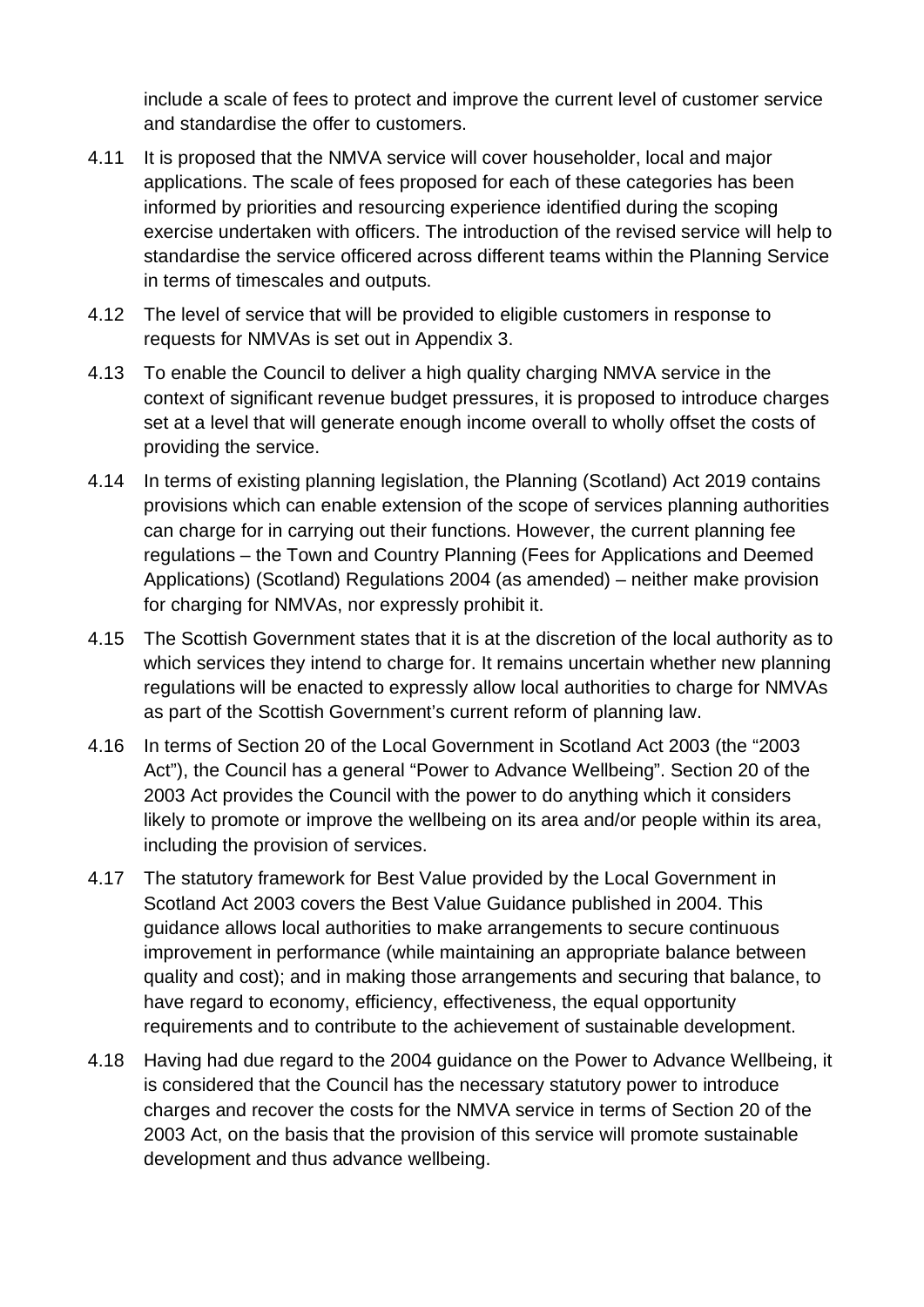#### **Justification for charging**

- 4.19 It is estimated that for the period 1 November 2019 to 1 November 2020, the cost to the Council of providing the existing NMVA service amounted to a total of £71,712, based on a workload over this period of 228 applications. Of the 228 NMVAs received between 1 November 2019 and 1 November 2020, 96 were for householder developments, 63 were for local developments, and 69 were for major developments.
- 4.20 The charges set out for NMVAs are split across these three levels of cases; householder, local and major applications, with the charges weighted to reflect the greater level of staff time required for more complex applications. The proposed charging regime is based on a cost recovery basis of the total cost as noted above, and it is anticipated that the charges will achieve full cost recovery basis on an aggregate basis (bespoke charges based upon the costs of delivering individual non-material variation applications are not considered to be practical due to the complexity of calculating individual costs and the lack of upfront clarity for customers.) It is noted that the base figure of £71,712 is an estimate and we would look to refine the charges as and when we have a fuller understanding of the costs of providing the service.
- 4.21 Generally, NMVAs for householder and local developments are a relatively straightforward process, and an estimation of officer hours required to resource this work has been used to calculate an average cost for these applications. Using this approach, it is proposed that a fee of £80+VAT be implemented for householder development . A fee of £150+VAT is proposed for local development NMVAs.
- 4.22 For major developments, there is a considerable variation in the level of complexity that an NMVA can generate. At present, an NMVA for a major development can entail anything from a single change to a development to a suite of changes that will significantly increase the resource demand on officers in their assessment of the case and preparation of the report of handling. This will impact on the resource requirement and cost of the application to the Council.
- 4.23 In order to address the disparity across this type of application, it is proposed that a scale of charges be introduced for major NMVAs that allows the variation in workload to be accounted for. A standard charge of £250+VAT is proposed to cover a single NMVA. An additional surcharge of £150+VAT per additional matter will allow for further details to be included in the same applications.
- 4.24 It will be at the applicant's discretion how many matters they wish to apply for under a single NMVA, and the fee will be calculated accordingly. The applicant will be required to provide a list of matters to be considered in the NMVA to clarify to officers the precise changes being sought through the application. The planning service will provide guidance on the definition of matter types to assist applicants in the application process. This approach will allow for more complex NMVAs to recover an appropriate amount of the resourcing cost to the Council, whilst allowing single matters to be dealt with at a proportionate cost.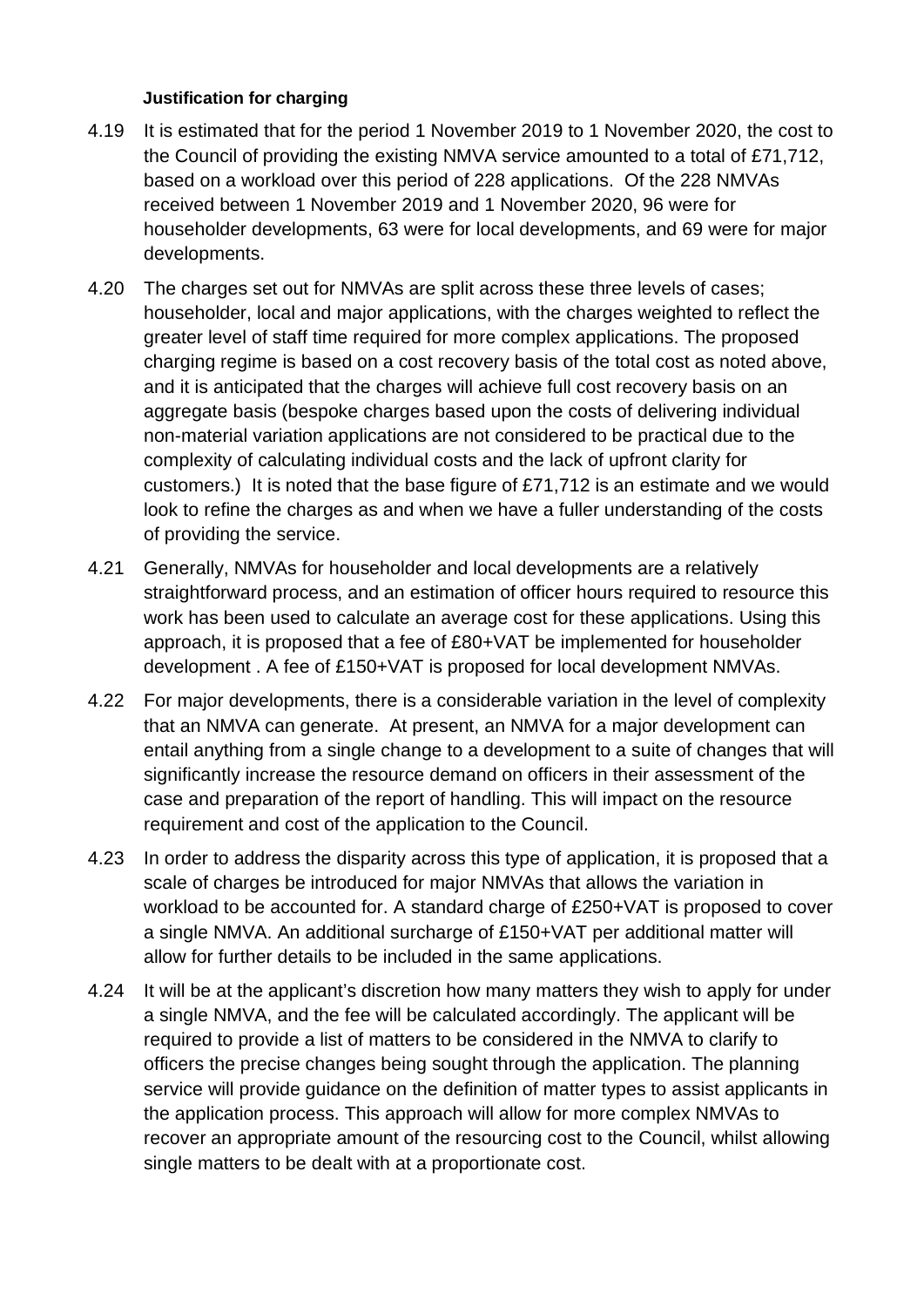- 4.25 It is also proposed that where an applicant has a particularly complex non-material variation enquiry, it will be recommended that the PAAS is utilised. Applicants will be able to choose the level of pre-application advice from the existing schedule of charges, depending on the complexity of their enquiry.
- 4.26 The proposed schedule of charges is summarised below:

| <b>Application type</b>                                                                          | Charge       |  |  |  |
|--------------------------------------------------------------------------------------------------|--------------|--|--|--|
| Householder non-material variation                                                               | $£80 + VAT$  |  |  |  |
| Local development non-material                                                                   | $£150 + VAT$ |  |  |  |
| variation                                                                                        |              |  |  |  |
| Major/national development                                                                       |              |  |  |  |
| non-material variation - initial                                                                 | $£250 + VAT$ |  |  |  |
| matter                                                                                           | $£150 + VAT$ |  |  |  |
| additional matter                                                                                |              |  |  |  |
| Any development relating primarily to<br>improving accessibility for people with<br>disabilities | Free $(*)$   |  |  |  |

(\*) As per current structure for planning applications for development that is intended solely to improve access, safety, health or comfort for a disabled person and works to provide means of access for disabled persons to a building to which members of the public are admitted. NMVS fee will be waived for cases which relate to a previous planning consent that was deemed to be free of charge under these provisions or for new issues that fit the criteria as noted above.

4.27 It is anticipated that these charges will be reviewed at appropriate intervals to ensure they accurately reflect the costs of delivering the non-material variation service. Implementing charging would generate data which would enable the Council to refine charges.

#### **Feedback and monitoring**

- 4.28 The key driver of the introduction of these discretionary charges is improving customer service and consistency across the planning service. It is proposed that the discretionary charges system outlined above would be monitored using the same process as is currently in place to monitor the PAAS system. These are identified as follows;
	- Customer feedback capturing the views of customers via surveys and other mechanisms such as the annual Customer Forum;
	- Live review peer review of ongoing customers;
	- Retrospective review peer review of completed cases; and
	- Key performance indicators statistical data on the service provided.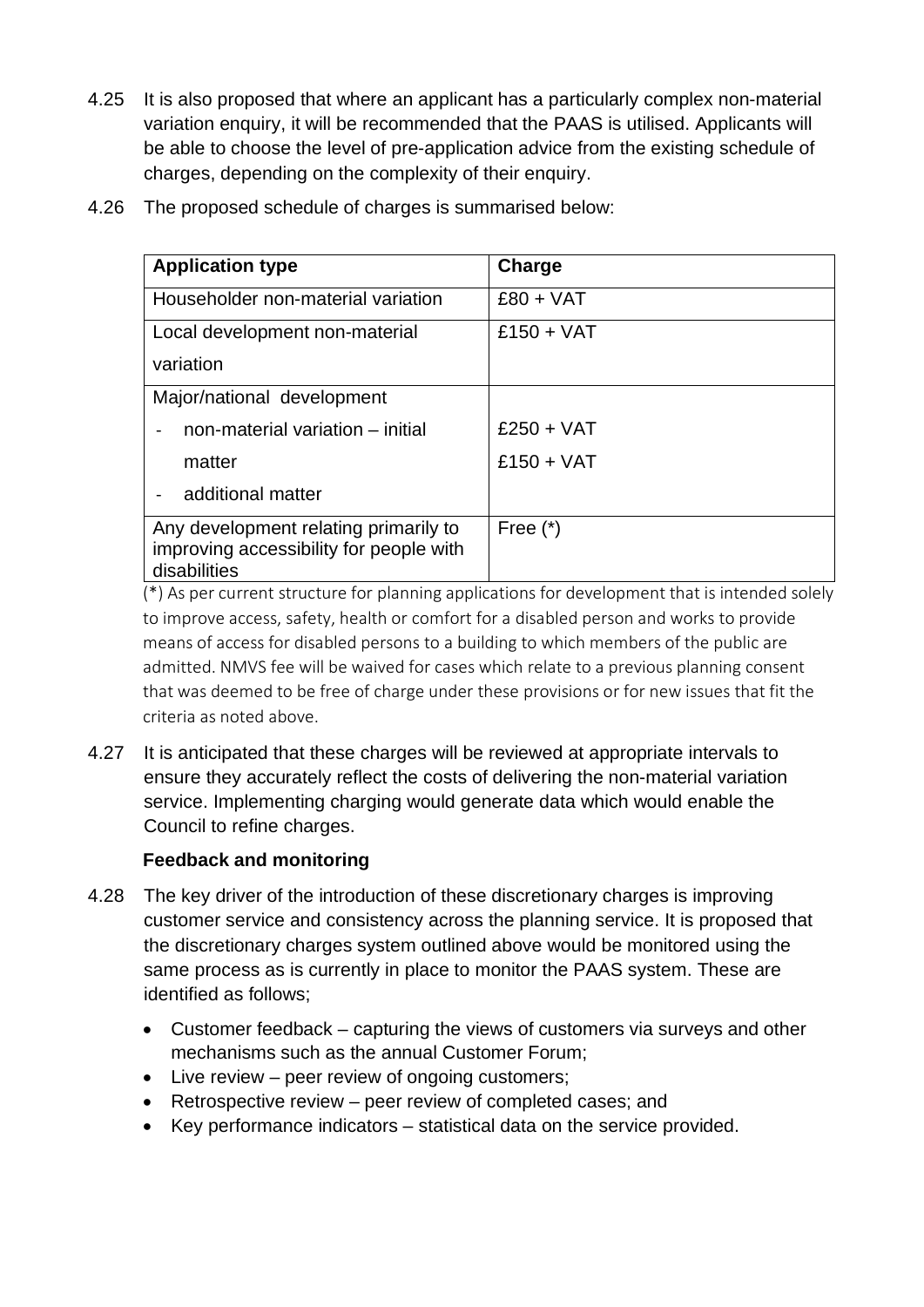### **5. Next Steps**

- 5.1 The Council will continue to deliver the refreshed PAAS.
- 5.2 Should the Committee agree to the recommendations, the Planning Service will implement the additional pre-application charge for an unaccompanied site visit and begin charging from date 1 April 2021.
- 5.3 Should the Committee agree to the recommendations, the Planning Service will implement the new NMVA service and begin charging from 1 April 2021.

### **6. Financial impact**

#### **Pre-application advice service**

6.1 Between 1 July 2019 and 31 October 2020 PAAS has achieved cost recovery for the service of £373,720. The addition of new site visit charges for small local development as noted in section 4.4 above would be charged at £100+VAT per visit. Based on officer experience over this period, it is estimated that there is an opportunity to recover an additional £2,200 + VAT of costs per annum through the introduction of this charge.

#### **Non-material variation service**

- 6.2 The proposed charges set out for the introduction of the NMVS have been calculated on the basis that these will substantially cover the costs to the Planning Service for this work. It is reasonable to anticipate that the introduction of charging may deter some applicants from seeking a non-material variation who would otherwise have done so. This would result in reduced revenue costs to the Council of delivering a non-material variation service. Based on a 25% reduction, full cost recovery would be expected to generate approximately £54,000. In the longer-term, if charges from a non-material variation service are to form part of budget planning for the Planning Service, consideration may require to be given as to how the Planning service cost base can be made more variable.
- 6.3 As set out in Table 4.1, it is proposed to waive charges for the non-material variation service for any development primarily concerning works relating to accessibility for people with disabilities. The financial impact to the Council of waiving charges in these instances is not expected to be significant as the number of planning applications received in this category each year is relatively small.
- 6.4 It is noted that a non-material variation can only be applied to a grant of planning permission. It does not apply to any other consents such as Listed Building Consents, Conservation Area Consents or Advert Applications.

### **7. Stakeholder/Community Impact**

7.1 A project board has been established to drive this project. This includes representatives from planning, legal and financial services. Additional members of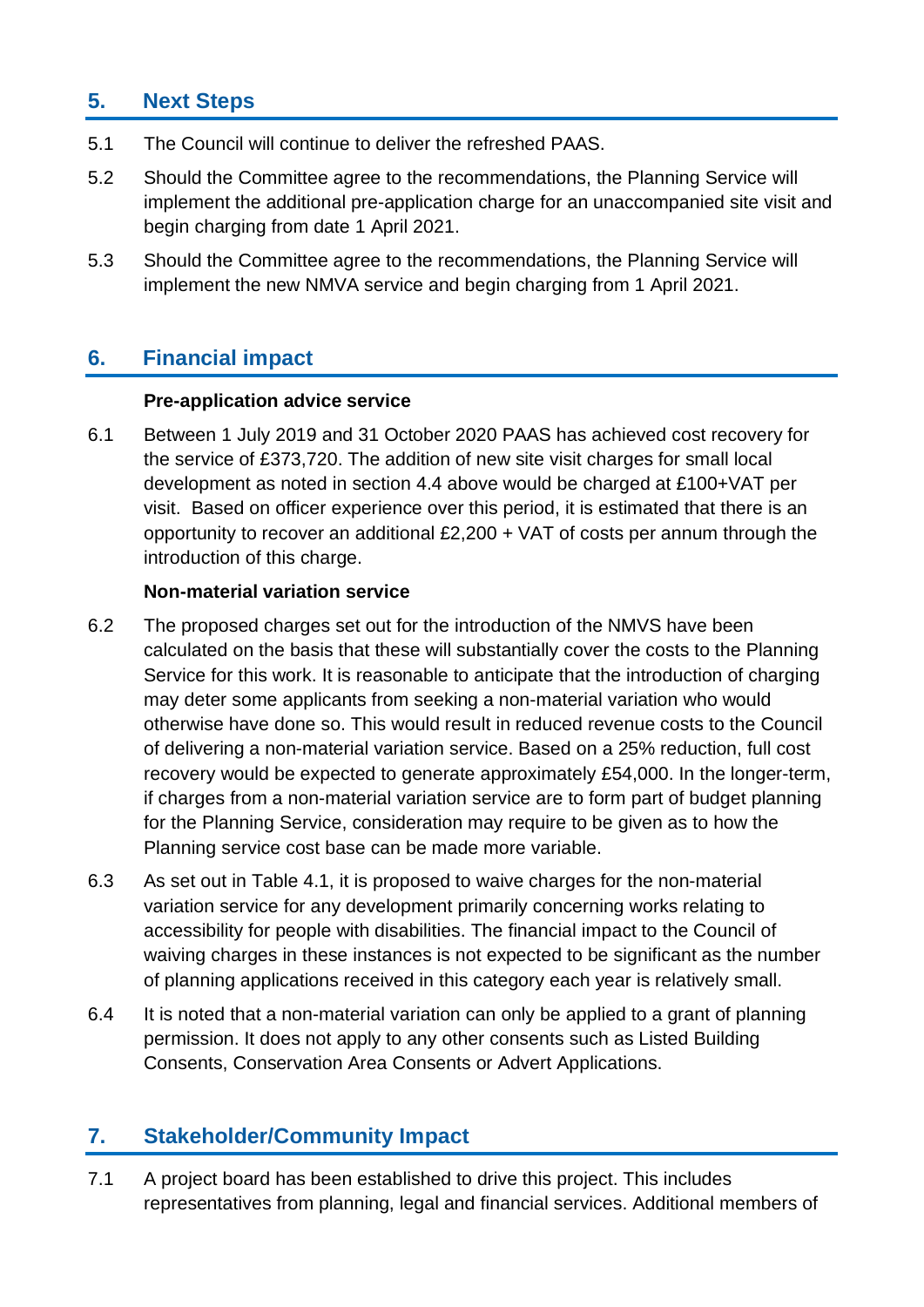the planning service were also consulted in order to explore potential areas for further charging and to develop the proposed charging scheme for non-material variation applications.

7.2 The Council has a customer feedback survey for the PAAS which all customers are asked to complete. The number of responses to date has been modest and work is underway to encourage more customers to provide feedback.

#### **8. Background reading/external references**

- 8.1 Changes to the pre-application advice service and Edinburgh Planning Concordat report, Planning Committee on [15 May 2019.](https://democracy.edinburgh.gov.uk/ieListDocuments.aspx?CId=147&MId=3719)
- 8.2 Changes to the pre-application advice service report, Planning Committee on 29 [January 2020.](https://democracy.edinburgh.gov.uk/ieListDocuments.aspx?CId=147&MId=5353)

#### **9. Appendices**

- 9.1 Appendix 1 Proposed additional site visit fee within PAAS.
- 9.2 Appendix 2 Pre-application charging schedule.
- 9.3 Appendix 3 Proposed scale of fees for non-material variation applications.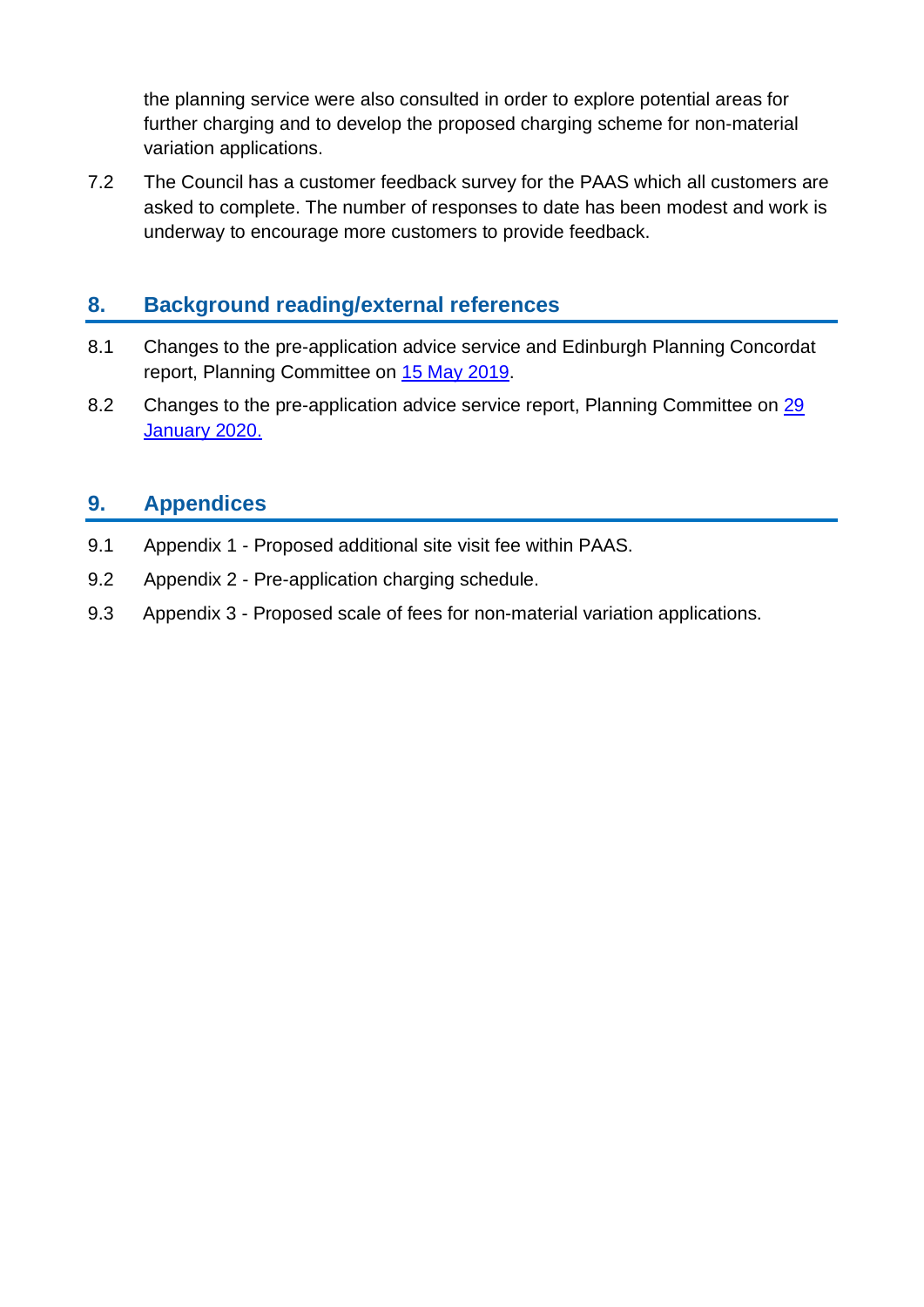# **Appendix 1**

#### **Proposed additional site visit fee within PAAS**

A fee of £100 is proposed as an optional additional cost for customers using the preapplication advice service for an unaccompanied site visit. This is based on a two hour time requirement from officers, using an average officer cost (including overheads) of £52 per hour. This fee amount has been rounded down to £100 for simplicity.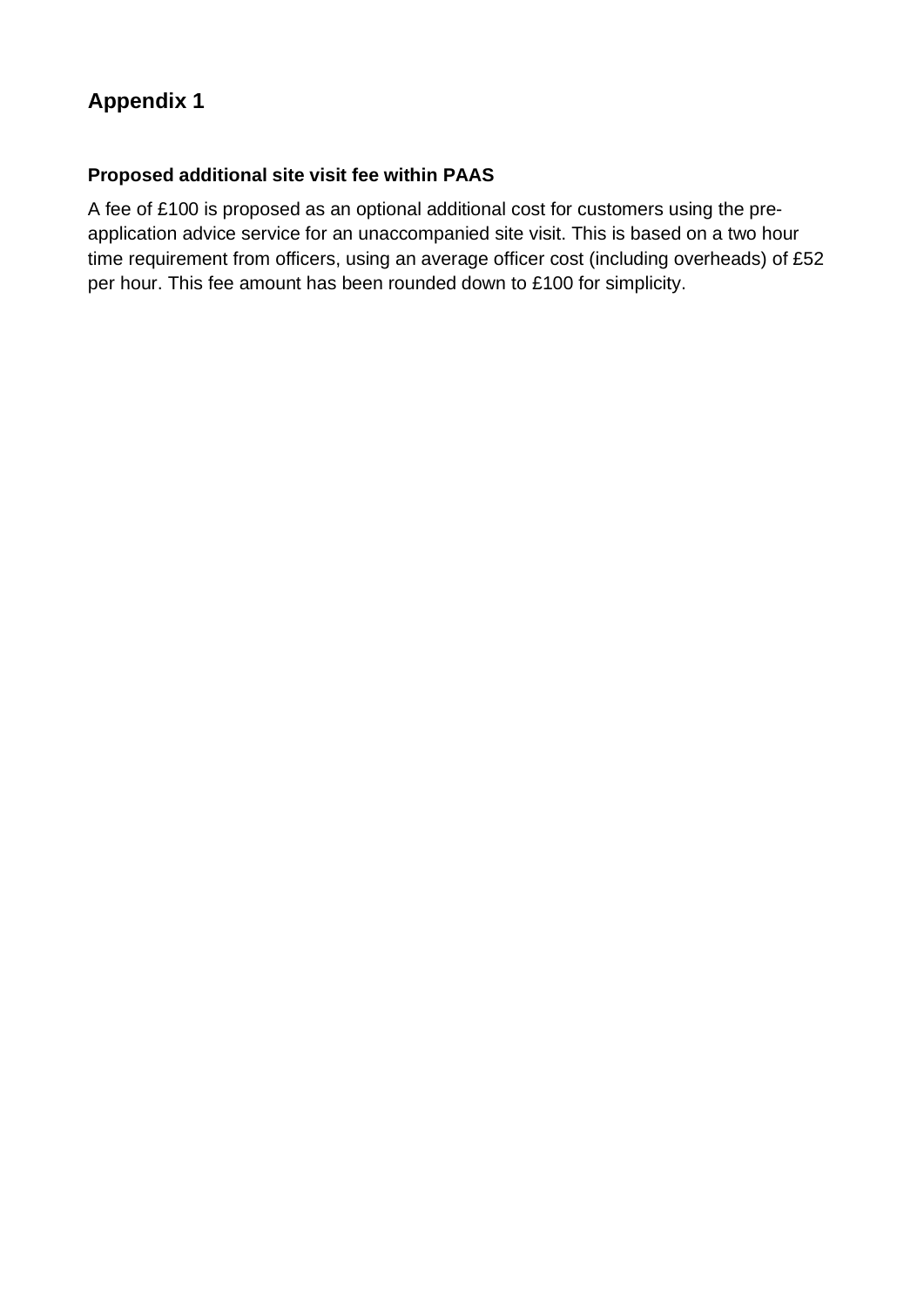# **Appendix 2**

| <b>Pre-application charging schedule</b>                                                                                                                                                  | 2020/21            | 2021/22   |           |
|-------------------------------------------------------------------------------------------------------------------------------------------------------------------------------------------|--------------------|-----------|-----------|
| Householder Developments / advertising and<br>signage / simple change of use / alterations                                                                                                |                    | £200.00   | £210.00   |
| Local Development (small) - up to 11 residential<br>units / up to 999m2 commercial / other space                                                                                          | per review         | n/a       | n/a       |
| Local Development (small) - up to 11 residential<br>units / up to 999m2 commercial / other space                                                                                          | per hour           | £100.00   | £105.00   |
| Local Development (medium) - 12 to 49<br>residential units / 1,000m2 to 10,000m2<br>commercial / other space                                                                              | per review         | £850.00   | £900.00   |
| Local Development (medium) - 12 to 49<br>residential units / 1,000m2 to 10,000m2<br>commercial / other space                                                                              | per visit          | £200.00   | £210.00   |
| Local Development (medium) - 12 to 49<br>residential units / 1,000m2 to 10,000m2<br>commercial / other space                                                                              | per hour           | £500.00   | £525.00   |
| Local Development (medium) - 12 to 49<br>residential units / 1,000m2 to 10,000m2<br>commercial / other space                                                                              | per<br>application | £500.00   | £525.00   |
| Major/National Development - 50+ residential<br>units / 10,000m2 + commercial / other space / 2<br>hectares + site size / other criteria per Hierarchy<br>of Development Regulations 2009 | per<br>meeting     | £1,000.00 | £1,050.00 |
| Major/National Development - 50+ residential<br>units / 10,000m2 + commercial / other space / 2<br>hectares + site size / other criteria per Hierarchy<br>of Development Regulations 2009 | per review         | £4,900.00 | £5,150.00 |
| Major/National Development - 50+ residential<br>units / 10,000m2 + commercial / other space / 2<br>hectares + site size / other criteria per Hierarchy<br>of Development Regulations 2009 | per<br>application | £500.00   | £525.00   |
| Major/National Development - 50+ residential<br>units / 10,000m2 + commercial / other space / 2<br>hectares + site size / other criteria per Hierarchy<br>of Development Regulations 2009 | per<br>application | £500.00   | £525.00   |
| Major/National Development - 50+ residential<br>units / 10,000m2 + commercial / other space / 2<br>hectares + site size / other criteria per Hierarchy<br>of Development Regulations 2009 | per<br>application | n/a       | n/a       |
|                                                                                                                                                                                           |                    |           |           |

(all figures Net of VAT)